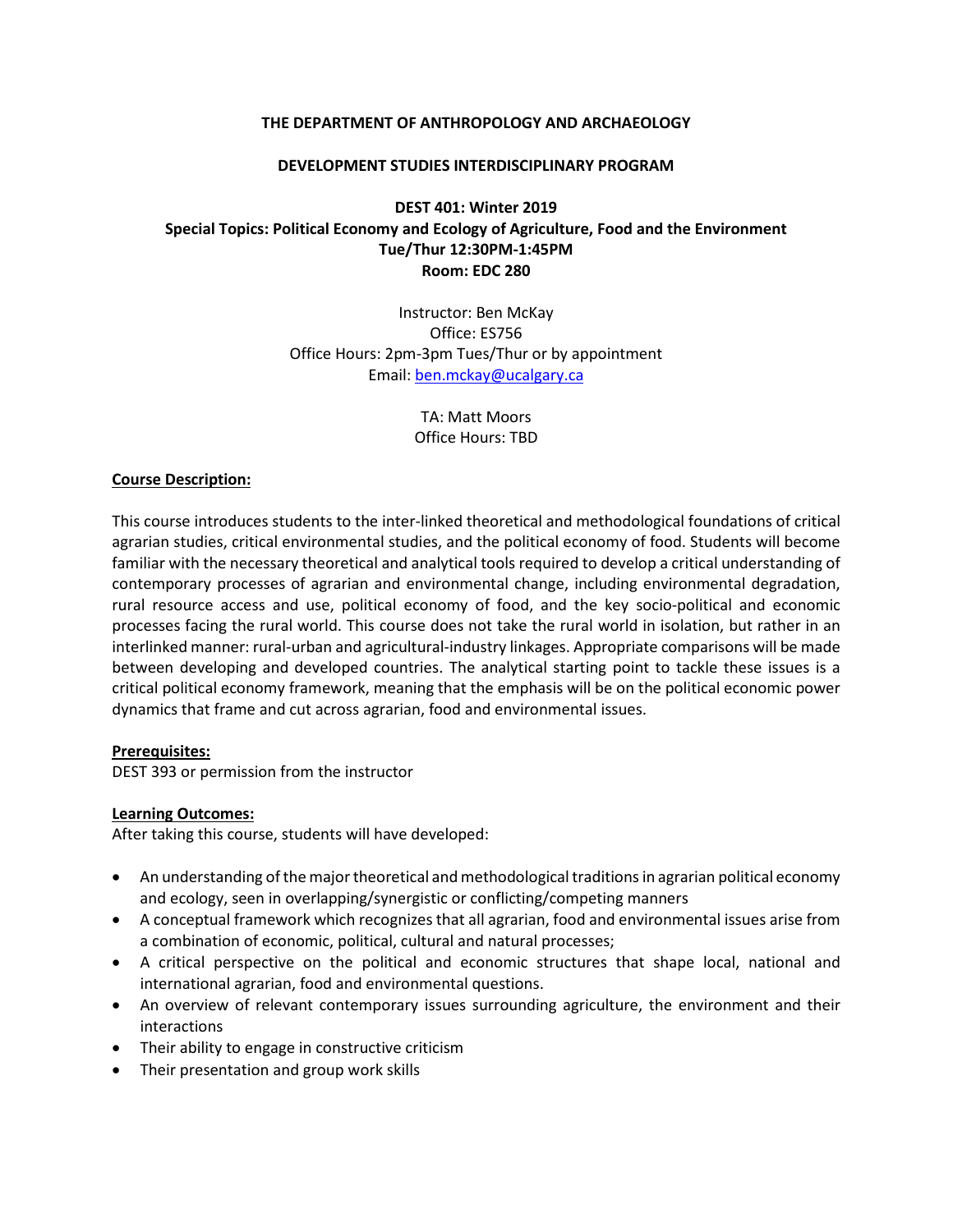#### **Assessment:**

#### **(1) Pop Quizzes: 10%**

A total of 5 pop-quizzes/in-class assignments will be held unannounced throughout the semester, each worth 2% of your final grade. These will be based on the required readings assigned for that day in class, so make sure you come to class prepared and having done the required readings for that day.

#### **(1) Midterm Exam: 25% - 14 February**

Short answers and multiple choice. All materials in-class and in the readings to date will be covered.

**(2) Group Work Presentations: 20% - 28 March, 2 & 4 April**

Details to be discusses in class.

### **(3) Peer Review: 5% - 28 March, 2 & 4 April**

Details to be discussed in class.

### **(4) Final Exam: 40% - TBD by Registrar (Final Exam Period: 15 April-27 April)**

Short answers and multiple choice. All materials in-class and in the readings, including those prior to the midterm exam, will be covered.

\*Late assignments will be penalized by 10% per day.

For referencing style, use APA. Se[e https://owl.english.purdue.edu/owl/resource/560/01/](https://owl.english.purdue.edu/owl/resource/560/01/)

The final mark out of 100, will then be converted to a letter grade as follows:

| Δ+ | $94.9 - 100\%$       |              | $89.9 - 94.8\%$ A- | $84.9 - 89.8%$  |
|----|----------------------|--------------|--------------------|-----------------|
|    | $B+ 79.9 - 84.8\%$   | к            | $74.9 - 79.8\%$ B- | $70.9 - 74.8\%$ |
|    | $C_{+}$ 66.9 – 70.8% | $\mathbf{C}$ | $62.9 - 66.8\%$ C- | $58.9 - 62.8\%$ |
|    | $D+$ 54.9 – 58.8%    | $\mathbf{D}$ | $49.9 - 54.8\%$ F  | 49.8 and below  |

### **PLAGIARISM AND CHEATING**

Plagiarism: "to steal and pass off the ideas or words of another as one's own" (Webster's). Plagiarism will not be tolerated and will automatically result in a failing grade for the submission. Any student caught plagiarizing will also be subject to additional University sanctions. Students are expected to be familiar with the Department of Anthropology and Archaeology's policy on intellectual honesty

### **DEFERRED EXAMS:**

A student who is absent from a test for legitimate reasons must discuss an alternative course of action with the instructor. The instructor at their discretion may transfer the percentage weight for the test to the final examination, if there is a final examination in the course, set another test, etc. An instructor will normally make this decision on the basis of verbal information provided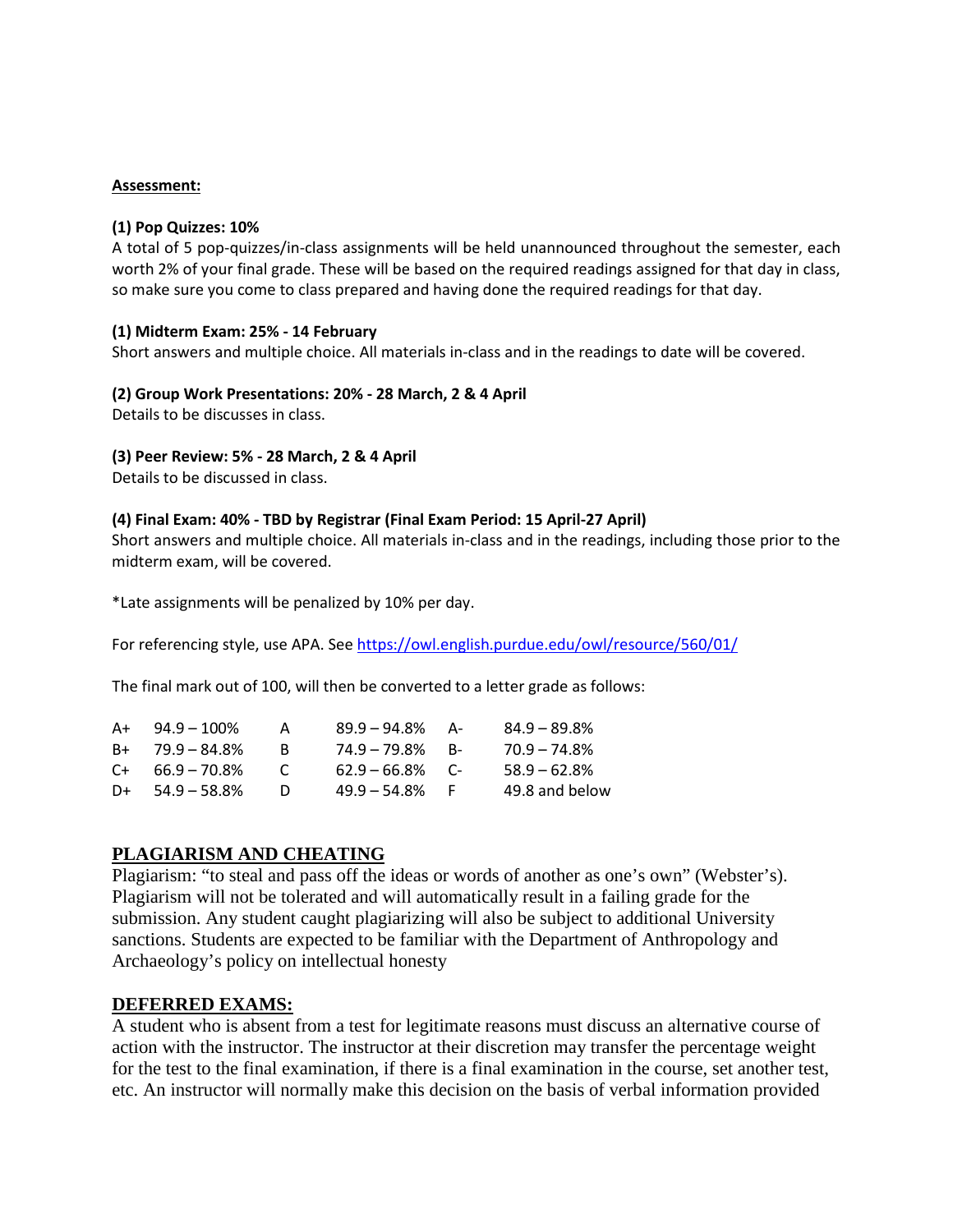by the student. In the event that an instructor feels that they cannot judge the veracity of the information provided, Students must be aware that they are responsible for payment of any charge associated with the medical assessment and documentation as this service falls outside the realm of services provided by the Provincial Health Care Plan. Deferral of the final exam requires Registrar approval.

# **ACADEMIC ACCOMMODATIONS**

## <http://www.ucalgary.ca/access/accommodations/policy>

Students needing an Accommodation because of a Disability or medical condition should communicate this need to Student Accessibility Services in accordance with the Procedure for Accommodations for Students with Disabilities

Students needing an Accommodation based on a Protected Ground other than Disability, should communicate this need, preferably in writing, to the instructor of this course.

# **ACADEMIC INTEGRITY**

Academic integrity is essential to the pursuit of learning and scholarship in a university, and to ensuring that a degree from the University of Calgary is a strong signal of each student's individual academic achievements. As a result, the University treats cases of cheating and plagiarism very seriously. Non-academic integrity also constitutes an important component of this program.

For detailed information on what constitutes academic and non-academic misconduct, please refer to the following link:<http://www.ucalgary.ca/pubs/calendar/current/k-2-1.html>

All suspected cases of academic and non-academic misconduct will be investigated following procedures outlined in the University Calendar. If you have questions or concerns about what constitutes appropriate academic behavior or appropriate research and citation methods, you are expected to seek out additional information on academic integrity from your instructor or from other institutional resources.

Where there is a criminal act involved in plagiarism, cheating or other academic misconduct, e.g., theft (taking another student's paper from their possession, or from the possession of a faculty member without permission), breaking and entering (forcibly entering an office to gain access to papers, grades or records), forgery, personation and conspiracy (impersonating another student by agreement and writing their paper) and other such offences under the Criminal Code of Canada, the University may take legal advice on the appropriate response and, where appropriate, refer the matter to the police, in addition to or in substitution for any action taken under these regulations by the University

# **TEACHING EVALUATIONS / USRIS (Universal Student Ratings of Instruction)**

At the University of Calgary, feedback provided by students through the Universal Student Ratings of Instruction (USRI) survey provides valuable information to help with evaluating instruction, enhancing learning and teaching, and selecting courses. **Your responses make a difference, please participate!** Website: http://www.ucalgary.ca/usri/

## **Writing Across the Curriculum**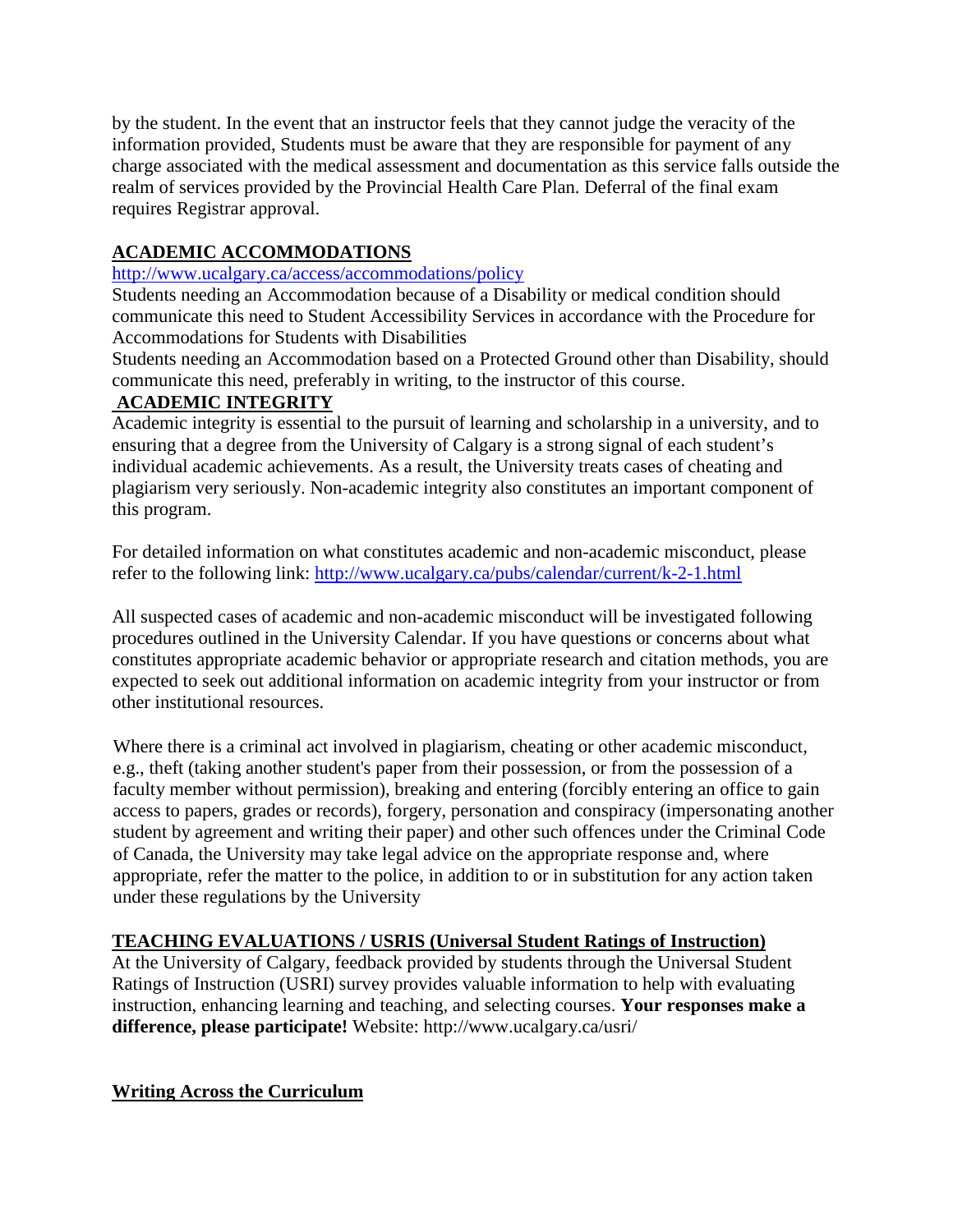Writing skills are not exclusive to English courses and, in fact, should cross all disciplines. The University supports the belief that throughout their University careers, students should be taught how to write well so that when they graduate their writing abilities will be far above the minimal standards required at entrance. Consistent with this belief, students are expected to do a substantial amount of writing in their University courses and, where appropriate, members of faculty can and should use writing and the grading thereof as a factor in the evaluation of student work. The services provided by the Writing Support, part of the Student Success Centre, can be utilized by all undergraduate and graduate students who feel they require further assistance

**Emergency Evacuation Assembly Points:** In the event of an emergency that requires evacuation, please refer to the following link to become familiar with the assembly points for the class:<http://www.ucalgary.ca/emergencyplan/assemblypoints>

### **Freedom of Information and Protection of Privacy Act: Freedom of Information and Protection of Privacy Act**

The University of Calgary is committed to protecting the privacy of individuals who work and study at the University or who otherwise interact with the University in accordance with the standards set out in the Freedom of Information and Protection of Privacy Act. Please refer to the following link for detailed information:<http://www.ucalgary.ca/legalservices/foip> The Department of Anthropology and Archaeology's FOIP (Freedom of Information and Privacy) policy requires all reports/examinations to be returned to students during class time or the instructor's office hours. Any term work not picked up will be placed in the Anthropology and Archaeology Office (ES620) for distribution. Any student not wishing to have their work placed in the office must make alternative arrangements with the course instructor early in the term.

**Safewalk Information:** Campus Security, in partnership with the Students' Union, provides the Safewalk service, 24 hours a day to any location on Campus including the LRT, parking lots, bus zones and University residences. Contact Campus Security at (403) 220-5333 or use a help phone, and Safewalkers or a Campus Security Officer will accompany you to your campus destination.

**Faculty of Arts Program Advising and Student Information Resources:** Have a question, but not sure where to start? Arts Students' Centre

The Faculty of Arts Students' Centre is the overall headquarters for undergraduate programs in the Faculty of Arts. The key objective of this office is to connect students with whatever academic assistance that they require.

In addition to housing the Associate Dean, Undergraduate Programs and Student Affairs and the Associate Dean for Teaching and Learning, the Arts Students' Centre is the specific home to:

- program advising
- the Faculty's Co-operative Education Program
- the Arts and Science Honours Academy
- the Faculty's Interdisciplinary Programs
- a Student Help Desk

Location: Social Sciences Room 102 Phone: 403.220.3580